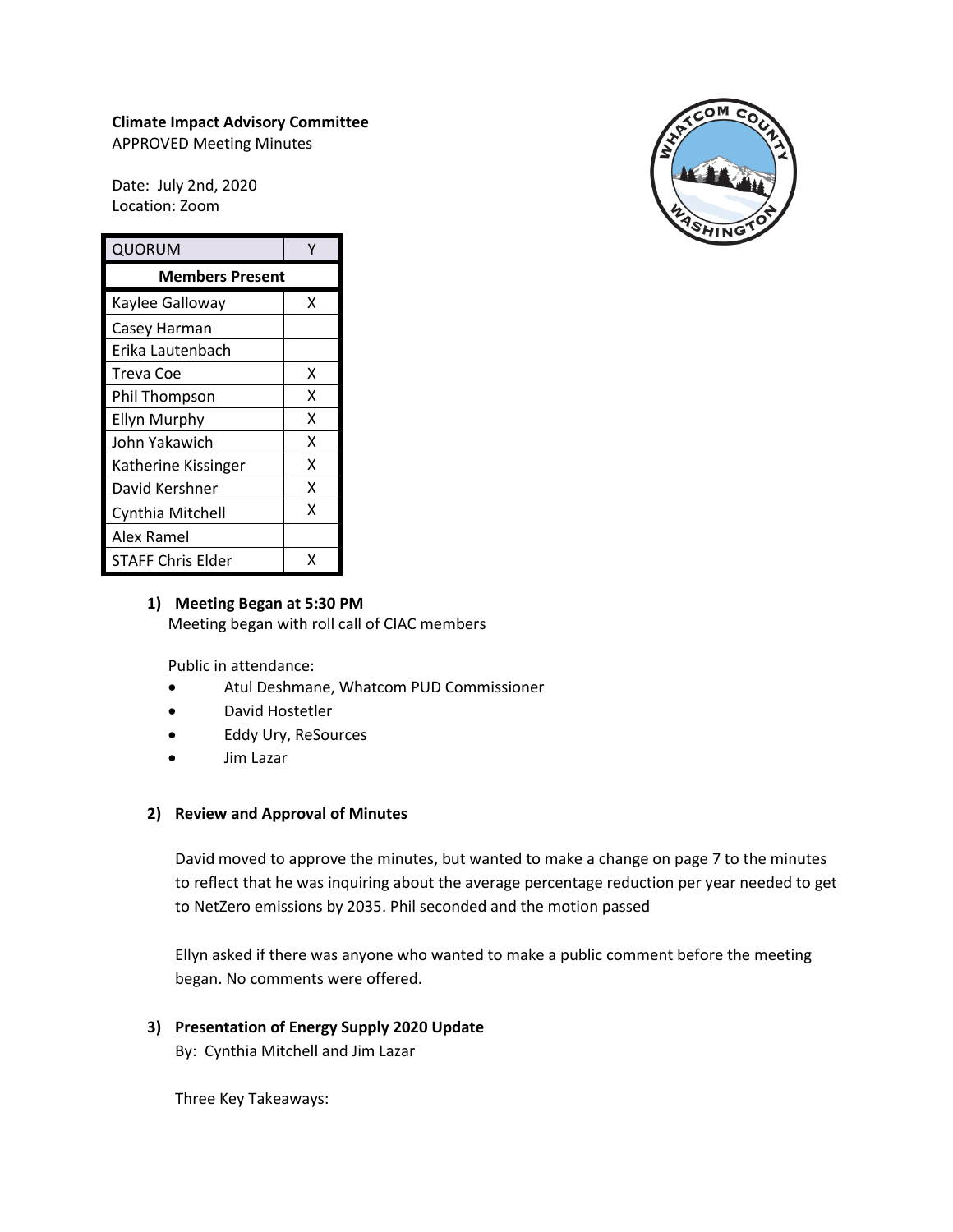- The National trend for carbon-free electricity is key to reducing GHG emissions.
- Lacking more information, PSE appears to be on a path that will not get us to zero emissions and CETA compliance
- Public utility power in WA is over 90% carbon free and an alternative to private utility power.

Carbon free electric grid is the main goal for the county

## **Slides 4, 5, & 6, Emissions breakdown:**

Electricity is 70% of built environment, gas is 30% Jim pointed out that the breakdown of emissions of Whatcom county is quite distinct compared to other counties

Kaylee asked about the difference between industrial point source and industrial energy Cynthia said the industrial point sources are the refineries, Alcoa, and the Whitehorn generation facility in Whatcom county. Phil said that the industrial energy is the amount of electricity and natural gas they use. Kaylee asked how the curtailment will impact Alcoa's emissions. Eddy said it would be significantly reduced.

PSE is phasing out their use of coal, so the question remains as to how PSE will replace this generation. Regarding a comment made by Cynthia, Ellyn asked why private utilities are limited to 30% hydro. Jim said it was simply limited infrastructure since most hydro is owned by public utilities such as Bonneville Power Administration (BPA) which preferentially sells to public utilities.

**Slide 7 on fuel mix comparing PSE with BPA:** Dave asked about the operating life of the nuclear station that provides the 9% nuclear energy to the BPA fuel mix. Jim said it is one facility that has a 25-year contract. But it may or may not last another 25 years because most nuclear facilities are decommissioned when something substantial breaks. Ellyn mentioned there are plans to pilot small nuclear reactors in the Tri-Cities.

**Slide 8:** Cynthia said that reforming the electrical system is how we get to net 0 emissions. We need widespread renewables, energy storage, and widespread distribution of resources. This allows for easier transition of transportation and creates more space in the electric grid.

**Slide 9:** Climate change is impacting electricity loads, which is an unknown factor currently, but is actively being modeled by the Northwest Power Association and BPA. We need to have utilities with flexibility. Jim explained how changes in climate regarding rain and snowfall could impact hydro requiring storage solutions for water that can be used in times of drought or reduced rainfall. Some solutions include things like pumped hydro facilities. These are still in the early stages of development.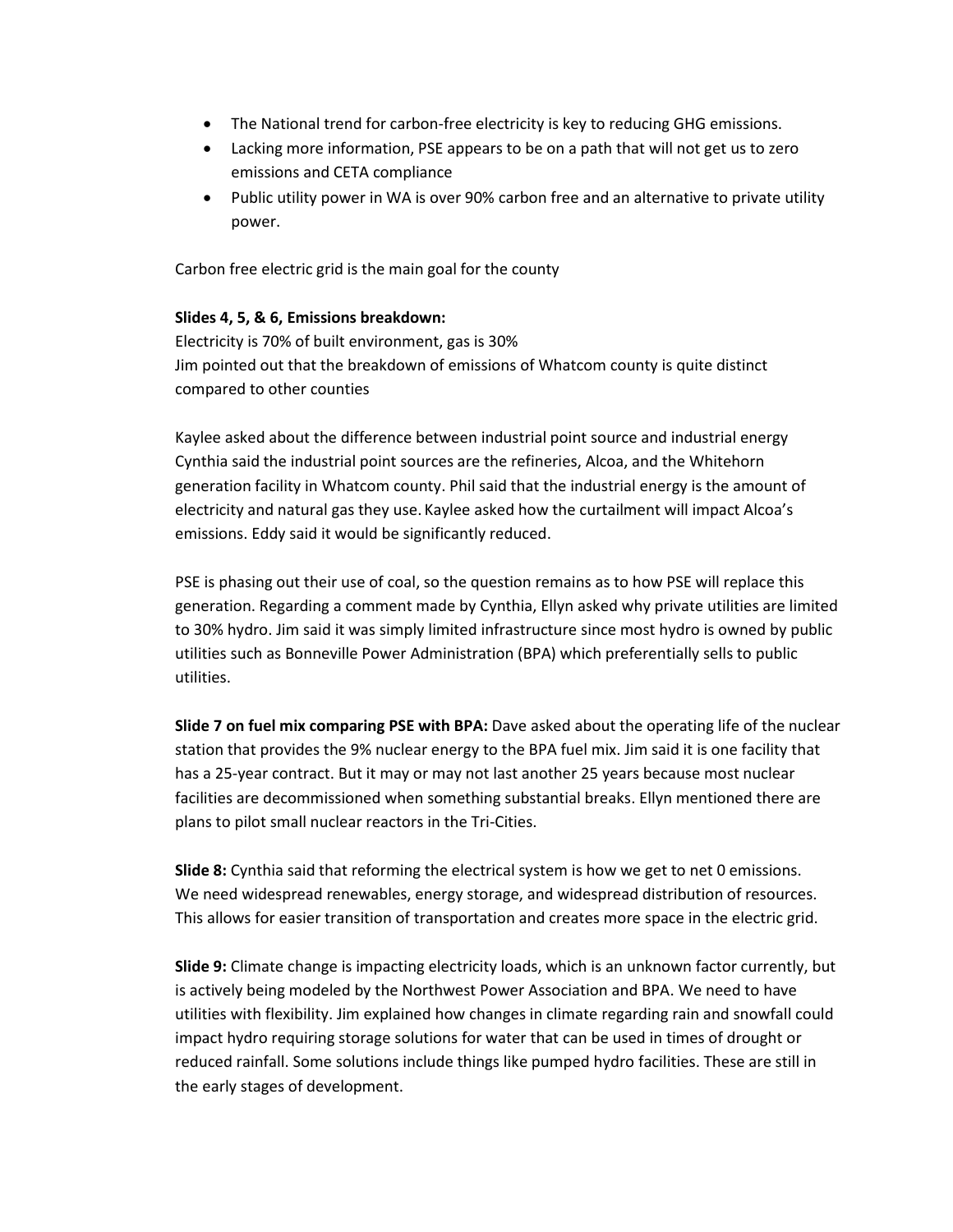**Slide 10:** Washington is a net exporter of electricity and imports all fossil fuels. The Pacific Direct Current Intertie near Bonneville Dam exports electricity to California to balance the CA grid. During the day WA imports some electricity from solar farms in the SW. At night WA exports electricity when the sun sets.

**Slide 11:** Solar storage projects are comparable in cost to other generating operations, like coal and gas plants. Wind energy is much cheaper than fossil fuel options. Cynthia said that going in the direction of renewables will save money for consumers in the long run.

**Slide 12:** Ellyn asked if the project on this slide included wind or if it was just solar Jim said they were just solar projects.

**Slide 13 on Ten Strategies for managing the load on the electric grid:** Demand response could change with advances in smart technology to control demand to optimize it for times where there are surpluses of energy. Applications could be used in household appliances, water heaters, and electric vehicles. Regional demand response group for Portland General is one of the leading utilities in the region. PSE is lacking in demand response. Portland General Electric has about half a million electric water heaters under their control – a good example of demand response. Cynthia said that energy companies do not need AMI to control the water heaters. Water heaters just need FM radio capability (or internet) to be controlled by the utilities. Load control of Air conditioners can help flatten the summer peak of electricity consumption.

Phil asked about electric heat contributing to the electricity load. Cynthia said that space heating is not their biggest drain. Hot water heaters are the biggest drain. Jim said that electric heat isn't as common across the country so it was not included in the slide. Jim said efficiency should be prioritized first when it comes to space heat since it is harder to store.

**Slide 16 on Characteristics of PSE electric system:** Phil asked if PSE has plans for a roll out of smart meters. Cynthia said yes, PSE has a program set for around 2022 to help with the roll out of smart meters.

**Slide 17 on Key elements of CETA:** Hard stop off coal by 2025. Soft stops for gas: GHG Neutral by 2030, GHG zero emissions by 2045. Right now, renewable energy credits can be purchased by consumers. CETA doesn't mean we will be off gas by 2045, utilities could get a waiver from UTC for compliance if they demonstrate that gas is necessary for grid integrity, this is the route PSE is currently taking. CETA cost cap: utility total revenue can't go up more than 2% per year for CETA compliance costs.

**Slide 18 on the CETA Process:** Phil Asked about Request For Proposal approval. Cynthia said it is the UTC that will accept the RFP. And they approve it for private utilities. Public utilities are approved by Commerce.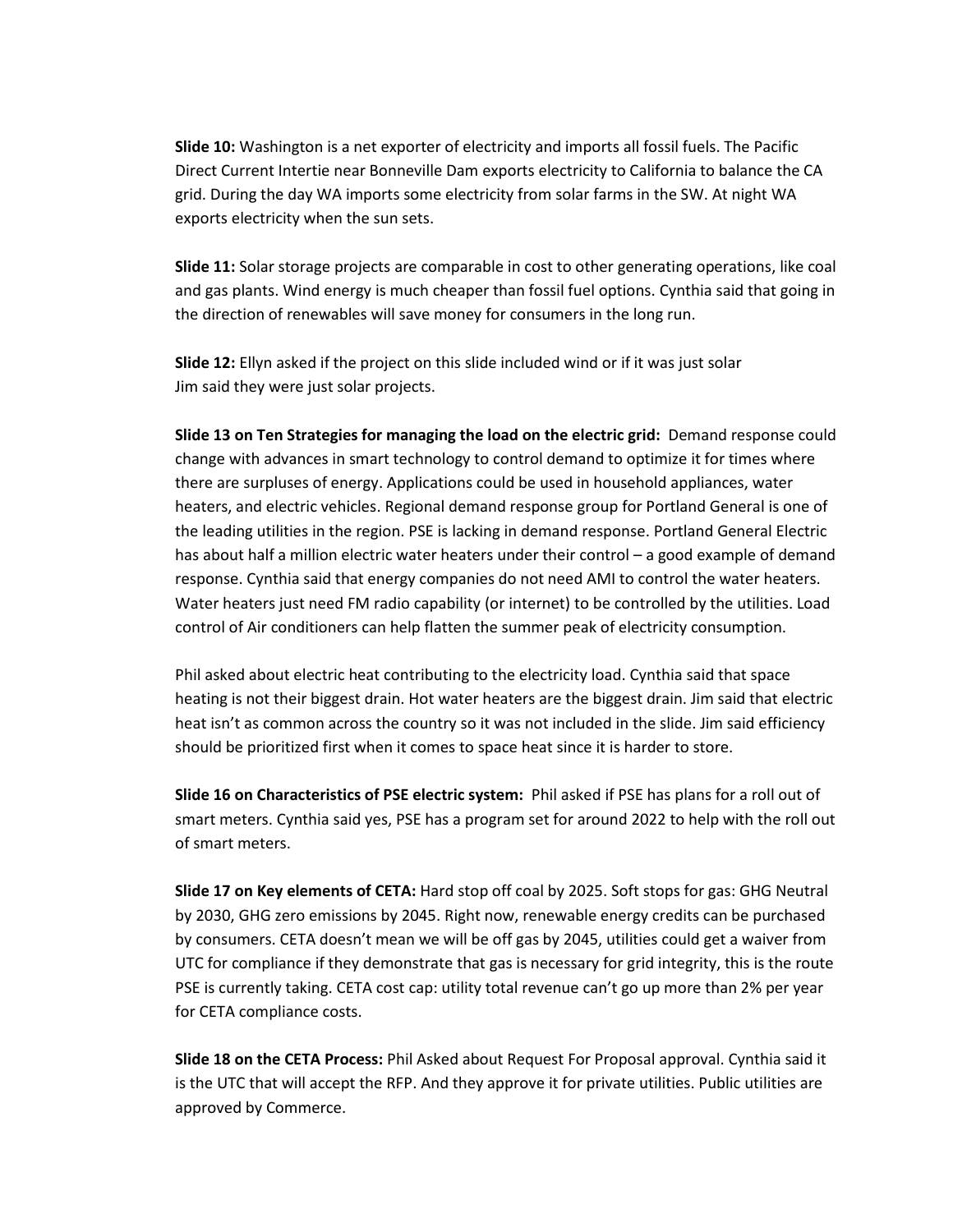### **Slides 19, 20, and 21 on what we currently know about PSE compliance with CETA:**

Atul asked about if PSE having trouble complying with CETA. Cynthia said that is her statementthat PSE will argue they are in compliance with the exceptions to CETA. But they are not on track currently to meet the GHG goals.

**Slide 22:** Public utilities that get their power from BPA are nearly carbon neutral Public utility power is 90% Carbon free

**Slide 23:** PSE produced 15x more carbon pollution on a per customer basis than BPA utilities in 2016.

"BPA Full- Requirements utilities" Whatcom county could become a customer of BPA.

**Additional Q&A on Presentation:** Atul asked a question about slide 12 on energy storage. Atul thinks there are a big gap in energy storage and asked Jim where he gets those numbers. Jim said those numbers are bid costs for solar + storage from the southwest. Would be likely for costs in places in eastern WA such as the Moses Lake area. Real costs. Weekly storage is the challenge, or extended times where you can't recharge the battery. Battery storage is cheap to build and only expensive in operation. The cost of battery production has gone down, approaching \$100/kwh for storage. Batteries are cheaper than gas generating turbines. Can be called on when there are transmission outages. Batteries could be stationed at specific sites around the city for emergency coverage. Bloomberg Predicts \$75/kwh by mid 2020's. Battery costs have been going down in cost for the past few years to the point that they are now a more realistic option.

Atul asked how the folks at Energy Northwest feel about this. Jim said they are generally 10 years behind the science.

Eddy asked if our public utilities could expand storage so that we have less need to use gas from PSE? Jim said that small public power utilities don't innovate as much as the large ones like Seattle and Tacoma. The NW ones have been held back by reliance on Bonneville since it has such a low wholesale rate for electricity. BPA wholesale rate is 30% lower than PSE cost of power. BPA has federal resources, and tax-exempt funding and no federal income taxes. Real savings comes from power supply and capital investment.

#### **4) Discuss and Review Committee Membership & Vacancies**

What capabilities should we request in applicants, any names you can think of? Sustainable farming, transportation etc. send info to Chris & Ellyn

Phil said he might know some people at WWU. Dave is contacting people in sustainable farming. We need to add 3 new members. Advertising in early September with the Council potentially voting on it in October.